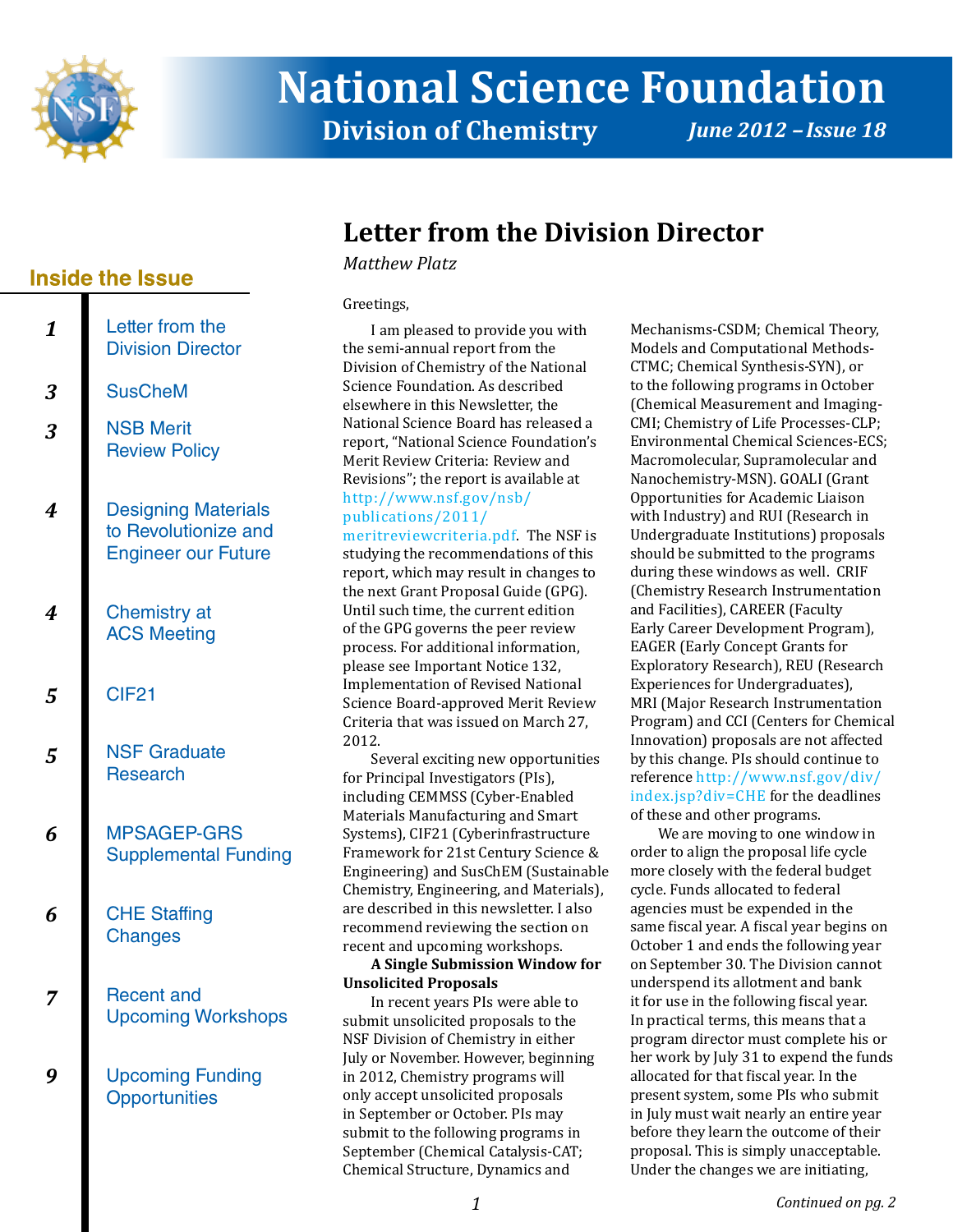#### *Continued from pg. 1*

the final funding decisions on unsolicited single investigator proposals will still be made in July, but PIs who are declined in July will have 8-12 weeks to study their review and resubmit proposals accordingly.

Between FY1994 and FY2011, the number of proposals received by the division has nearly doubled. The large increase in proposal pressure has translated into a dramatic increase in workload for the reviewer community. During this same period, the division budget did not increase at a similar rate, which decreased the funding rate from 45% to 23%. To prevent the funding rate from dropping even further, we choose to increase the average grant size at a rate that was significantly less than inflation, resulting in the purchasing power of the average award in 2011 to be approximately 7.4% less than it was in 1994.

The Division of Chemistry discourages the submission of more than one proposal from the same PI during the proposal-submission window. Proposals that are a duplicate of, or substantially similar to a proposal already under consideration by NSF from the same submitter are subject to return without review. This practice also applies to proposals that were previously reviewed and declined and have not been substantially revised, as well as to duplicates of other proposals that were already awarded. Please see the NSF Grant Proposal Guide (GPG) Chapter IV-Section B. "Return Without Review" at [http://nsf.gov/pubs/policydocs/](http://nsf.gov/pubs/policydocs/pappguide/nsf11001/nsf11_1.pdf ) [pappguide/nsf11001/nsf11\\_1.pdf](http://nsf.gov/pubs/policydocs/pappguide/nsf11001/nsf11_1.pdf ) for further information.

I am very proud of both the review process and of our community-based recommendation process. I anticipate that the move to one window will maintain the integrity of this system by reducing proposal pressure and proposer and reviewer workload. Hopefully, this change will improve award rates as well. Recently minted PhDs will have two opportunities per year to submit independent proposals to the division via the CAREER and the unsolicited single investigator programs. While I do understand that PIs who are declined will have a longer time interval to bridge between grants, I believe this change is necessary to preserve the longterm integrity of the peer review system.

#### **FY2011 and FY2012 Budget Recap and President Obama's Budget Request to Congress**

In FY2011, the NSF budget experienced a 0.85% budget cut relative to FY2010, and the Division of Chemistry received a minor 0.05% decrease. Because the President's FY2012 budget request (+12.4% over the FY2011 allocation) differed significantly from the final allocation, there was a ten week interval between the appropriation and final determination of divisional program budgets specifically. In FY2011, program officers received their final budget allocations around July 1, 2011. Relative to FY2010, the divisional portfolio  $\sim 70\%$ individual investigator awards (IIA's),  $\sim$ 15% infrastructure,  $\sim$ 10% Centers for Chemical Innovation and 5% education) remained constant, as did the funding rate for single investigator proposals (~23%).

ARRA (American Recovery and Reinvestment Act of 2009) funding allowed the Division to make a larger than usual number of Individual Investigator Awards (IIAs). As a result, in FY2012, we expected a similarly higher number of renewal proposals, thus we moved \$8M from infrastructure to the IIAs. The cuts to the Chemistry Research Instrumentation and Facilities and the Research Experience for Undergraduate programs are fully restored in the FY2013 NSF Budget Request. We will, however, move the CRIF submission deadline from June to January to align with the MRI Program. Since there is much overlap between CRIF and MRI proposals, we expect that we can reduce panelist and reviewer workload by considering proposals in common CRIF/MRI panels.

The NSF will receive a 2.5% increase in FY2012 over the FY2011 enacted budget; however, the Divisional increase is essentially flat (note the FY2012 budget request called for a 10.5% increase over the FY2011 Actual level). There was, however, a 3.5% increase in unsolicited single investigator proposals (including CAREER proposals) in FY2012 relative to FY2011.

The President's Budget Request for FY2013 calls for an increase of 4.2% or \$9.8M to the Divisional budget. Much of this increase (\$13.8M) is through a new program, "Sustainable Chemistry, Engineering and Materials" (SusChEM). SusChEM was developed in response to Section 509 of the America COMPETES Reauthorization Act of 2010, and will fund both IIAs and Centers for Chemical Innovation. Please stay tuned for more details related to SusChEM in the coming months.

As always, I would be very happy to discuss the move to one window, new initiatives, budgets, or any other aspects of Chemistry Division business at your faculty meeting. Please notify the Division ([chemplans@nsf.gov](mailto:chemplans@nsf.gov)) if you wish us to attend via Skype, Evo, WebEx, Polycom Tandberg VTC, or other technology.

Best wishes for continued success,

Matt Platz Division Director NSF Division of Chemistry



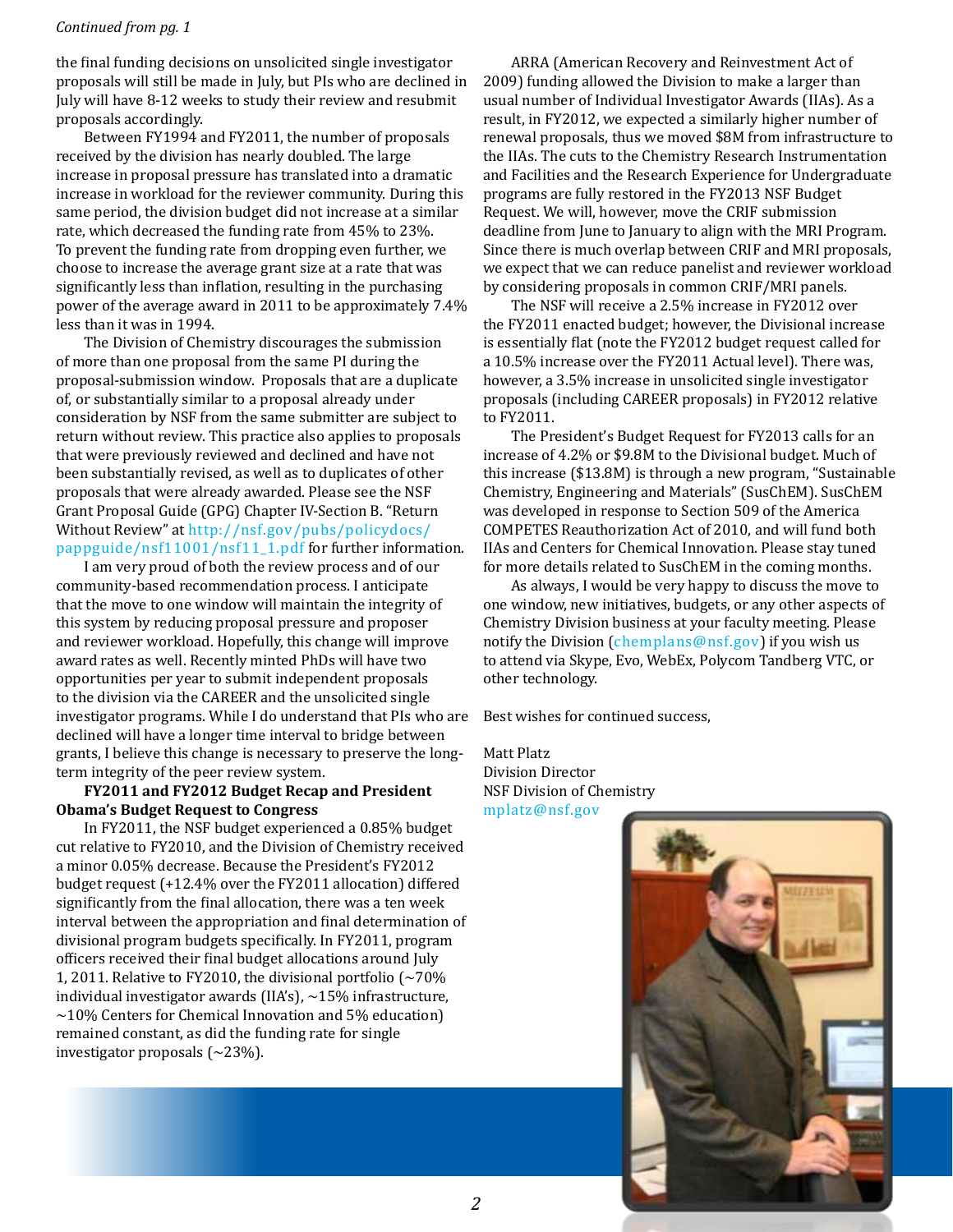### <span id="page-2-0"></span>**Sustainable Chemistry, Engineering, and Materials Initiative (SusChEM)**

### *Tingyu Li*

As mentioned in our March 2011 newsletter ([http://www.nsf.gov/pubs/2011/nsf11040/](http://www.nsf.gov/pubs/2011/nsf11040/nsf11040.pdf) [nsf11040.pdf\)](http://www.nsf.gov/pubs/2011/nsf11040/nsf11040.pdf) the Chemistry Division is developing a sustainable chemistry program. This is in response to the America Competes Reauthorization Act of 2010. As part of this initiative, in Fiscal Year 2012, the Centers for Chemical Innovation (CCI) Program Phase I competition restricted proposal submissions to those related to Sustainable Chemistry. In addition, the Divisional American Competitiveness in Chemistry postdoctoral fellowship program was replaced by the Foundation-wide SEES Fellows Program.

A sustainable world is one in which human needs are met equitably without harm to the environment and without sacrificing the ability of future generations to meet their needs. Addressing this formidable challenge requires a substantial increase in our understanding of the integrated system of society, the natural world, and the impact of human activities on planet Earth. NSF's Science, Engineering, and Education for Sustainability (SEES) activities address this need through support for interdisciplinary research and education.

The simultaneous consideration of social, economic, and environmental systems and the long-term viability of those systems is fundamental to all sustainability research. Concepts that underlie the science of sustainability include complex adaptive systems theory, emergent behavior, multi-scale processes, as well as the vulnerability, adaptive capacity, and resilience of coupled human-environment systems. An important research goal is to understand how patterns and processes on local and regional scales relate to processes and patterns that manifest on a global scale over the long term. These topics guide research to explore alternate ways of managing the environment, migrating from finite resources to renewable or inexhaustible resources,

and applying technology to improve human well-being. Conceptual frameworks for sustainability, including general theories and models, are critically needed for such informed decision making.

In FY2013, the sustainable chemistry initiative will evolve into the Sustainable Chemistry, Engineering, and Materials initiative (SusChEM) under the auspices of the NSF-wide Science, Engineering and Education for Sustainability program (SEES). Funding for the SusChEM initiative is in the President's FY2013 NSF Budget Request to Congress, and a workshop on SusChEM was held in January 2012 in Arlington, Virginia. (See [http://engineering.ucsb.](http://www.nsf.gov/cgi-bin/good-bye?http://engineering.ucsb.edu/suschem) [edu/suschem](http://www.nsf.gov/cgi-bin/good-bye?http://engineering.ucsb.edu/suschem)/ for more details).

The SusChEM initiative addresses the interrelated challenges of discovering new chemistry related to sustainable supply chains, production, and recycling of chemicals and materials. Examples include replacing the rare, expensive and/or toxic chemicals with earth abundant, inexpensive and benign chemicals, recycling of chemicals that cannot be replaced, developing non-petroleum based sources of organic chemicals, discovering new environmentally friendly chemical reactions and processes, and the design of efficient, low energy, chemical processes to facilitate recovery and recycling.

While no new solicitation is planned for the SusChEM initiative, NSF expects to issue Dear Colleague Letters to encourage submissions of SusChEM-related proposals through existing mechanisms in the participating NSF Divisions. These Divisions, their funding priorities, and collaboration requirements will be detailed in Dear Colleague Letters planned for issuance over the next few weeks.

<span id="page-2-1"></span>Please visit the NSF SEES webpage at [http://www.nsf.gov/funding/pgm\\_summ.jsp?pims\\_](http://www.nsf.gov/funding/pgm_summ.jsp?pims_id=504707) [id=504707](http://www.nsf.gov/funding/pgm_summ.jsp?pims_id=504707) for additional information.

### *Important Notice* **Regarding NSF Merit Review Criteria**

*Tanja Pietrass*

In December 2011, the National Science Board (NSB) released a report on the National Science Foundation's merit review criteria. The NSB report, National Science Foundation's Merit Review Criteria: Review and Revisions, (<http://www.nsf.gov/nsb/publications/2011/meritreviewcriteria.pdf>) was the result of a thorough examination by the NSB Task Force on Merit Review. The Task Force was charged to investigate the effectiveness of the merit review criteria (intellectual merit and broader impacts) used by the National Science Foundation (NSF) since 1997 to evaluate all proposals. Information about NSF's plans for implementation of the revised National Science Board-approved Merit Review Criteria is available in the NSF Important Notice No. 132, available at <http://www.nsf.gov/pubs/2012/in132/in132.pdf>.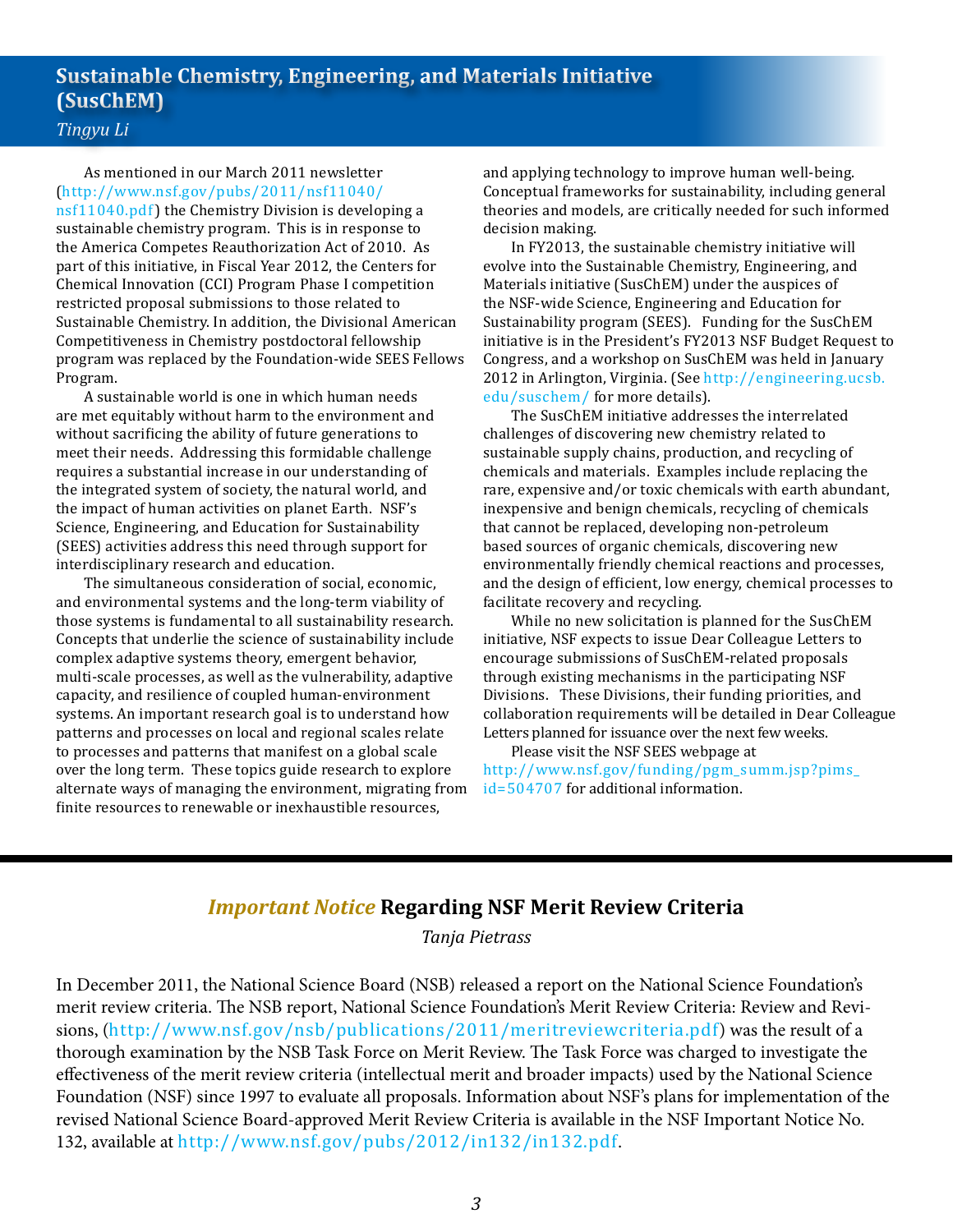<span id="page-3-0"></span>**Designing Materials to Revolutionize and Engineer our Future** 

*Mary Galvin-Donoghue*

We are excited to announce a new materials initiative recently introduced by President Obama entitled Materials Genome Initiative (MGI - [http://www.whitehouse.](http://www.whitehouse.gov/sites/default/files/microsites/ostp/materials_genome_initiative-final.pdf) [gov/sites/default/files/microsites/ostp/materials\\_](http://www.whitehouse.gov/sites/default/files/microsites/ostp/materials_genome_initiative-final.pdf) [genome\\_initiative-final.pdf](http://www.whitehouse.gov/sites/default/files/microsites/ostp/materials_genome_initiative-final.pdf)). This initiative recognizes the importance of materials science to the well-being and advancement of society and aims to decrease the cost and time it takes to move from the discovery of a material to its use in the commercial market. It will leverage federal investments in materials research by developing an integrated approach to materials science and engineering that couples advanced computational methods with data management and new experimental techniques, ultimately enabling materials by design.

In support of this initiative, the Mathematical and Physical Sciences (MPS) and Engineering (ENG) Directorates issued a Dear Colleague Letter ([http://www.nsf.gov/](http://www.nsf.gov/pubs/2011/nsf11089/nsf11089.pdf) [pubs/2011/nsf11089/nsf11089.pdf](http://www.nsf.gov/pubs/2011/nsf11089/nsf11089.pdf)) for FY2012 that expressed interest in receiving proposals that accelerated materials discovery by building the knowledge needed to design a material with a specific function or property from first principles. This initial effort, called Designing

Materials to Revolutionize and Engineer our Future (DMREF) emphasized activities in the Divisions of Materials Research (MPS), the Civil, Mechanical, Manufacturing, and Innovation (ENG), and the Chemical, Bioengineering, Environmental and Transportation Systems Divisions in ENG. This effort will be expanded in FY2013 to include the Divisions of Chemistry and Mathematical Sciences in MPS; Electrical, Computer and Cyber Systems in ENG; and the Directorate of Computer and Information Science and Engineering (CISE). This new initiative is broad-based and will offer funding opportunities to materials scientists, engineers, chemists, mathematicians, statisticians, physicists, and computer scientists. It is expected that groups submitting proposals will encompass a subset of synthesis, growth, processing; characterization techniques; theory/modeling/simulation; data mining, analysis and visualization; and the proposed research should involve a collaborative and iterative process, as well as a close coupling of expertise in a continuous feedback loop. Since another goal of this program is to develop data transparency and open access to algorithms, proposals should discuss how they will address open access.

### <span id="page-3-1"></span>**NSF at the March 2012 American Chemical Society Meeting FedFunders Town Hall**

#### *Renee Wilkerson*

The NSF Division of Chemistry and colleagues from other federal agencies held a joint "FedFunders Town Hall Meeting & Speed Coaching Session" at the National Meeting and Exposition of the American Chemical Society (ACS) in San Diego, California on Monday March 26, 2012, at the San Diego Convention Center. The town hall meeting is a partnership between the National Science Foundation's Division of Chemistry, the Department of Energy's Chemical Sciences, Geosciences, and Biosciences Division in the Office of Basic Energy Sciences (DOE BES), and the National Institutes of Health's Division of Pharmacology, Physiology, and Biological Chemistry in the National Institute of General Medical Sciences (NIH NIGMS).

A panel discussion led by Matthew Platz (NSF) and Miles Fabian (NIH), and John Miller (DOE) focused on brief program updates from each respective agency. Each agency also participated in a "speed coaching" activity immediately following the town hall portion to spend 10-15 minutes one-onone with prospective or current investigators on topics including proposal preparation, current funding opportunities, chemistry education programs, post-award management, and others.

We appreciate everyone who attended this important outreach activity and look forward to seeing more attendees at the next town hall and speed coaching meeting at the August 2012 ACS National Meeting in Philadelphia, Pennsylvania.

### *Videoconferences* **with Chemistry**

NSF Chemistry would be delighted to visit your organization via videoconference or teleconference. We can contact you using a variety of technology including Evo, WebEx, Skype, Polycom/Tandberg, or other methods depending on available resources. It's an effective way to update you and your colleagues on Chemistry Division business, programs, and opportunities, and to answer questions and address any concerns. Schedule a videoconference today by sending an email to [chemplans@nsf.gov](mailto:chemplans@nsf.gov) with preferred dates and times.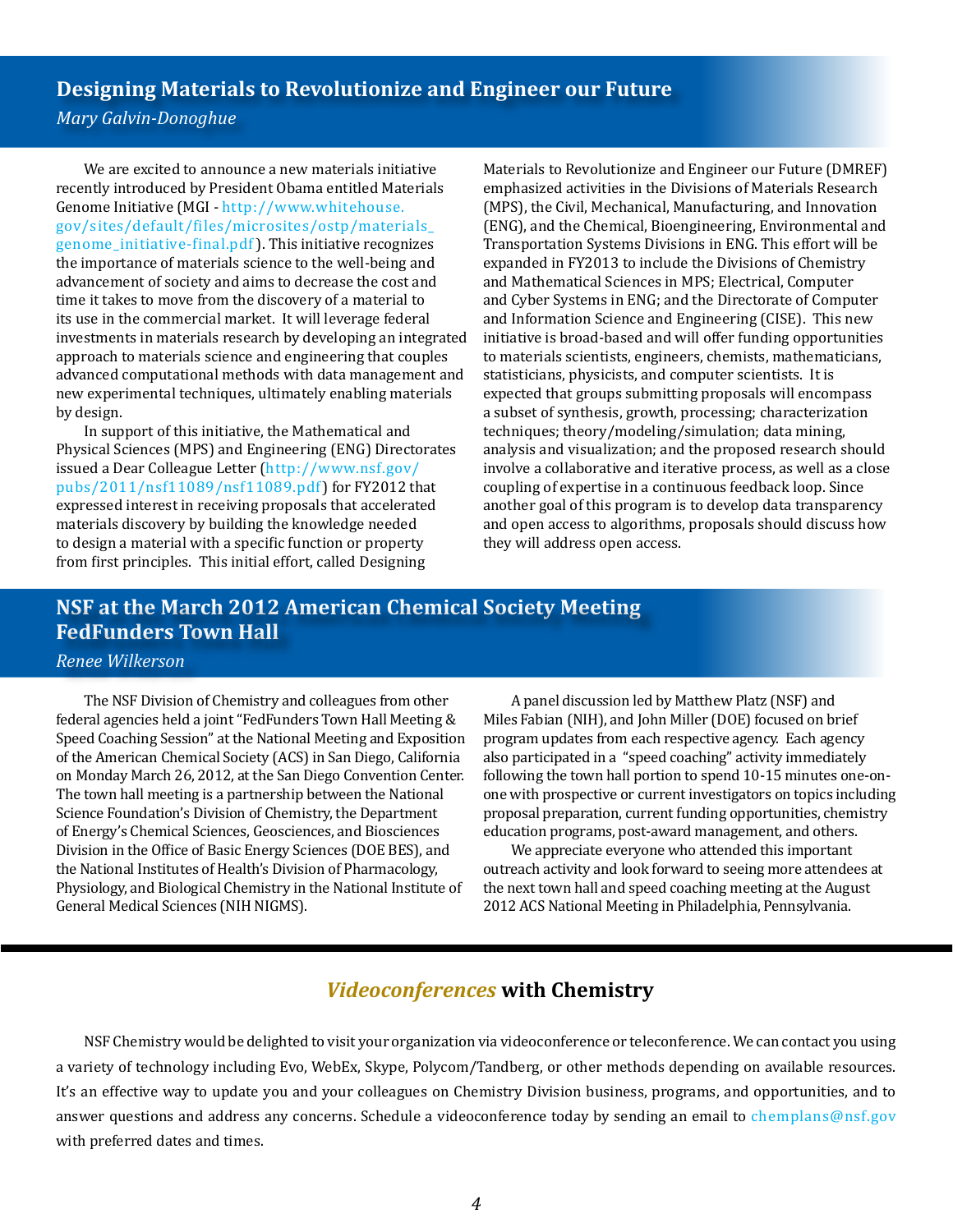### <span id="page-4-0"></span>**Cyber Infrastructure for 21st Century Science and Engineering (CIF21)**

### *Evelyn M. Goldfield*

Cyber Infrastructure for 21st Century Science and Engineering (CIF21) is a long-term strategic NSF-wide program to address research, workforce and infrastructure needs for all areas of science and engineering. CIF21 provides a framework for supporting computational and data-enabled science and engineering (CDS&E), particularly for science and engineering research that is enabled by computation, computational algorithms and tools, large-scale complex data and tools for data analysis. While NSF currently provides support for some integrative cyber infrastructure such as Extreme Science and Engineering Discovery Environment (XSEDE), CIF21 will help NSF in general (and MPS and CHE in particular) address these needs in a systematic, sustained, and strategic way. The Software Infrastructure for Sustained Innovation program is an example of a CIF21 activity that has been of interest to many in the chemistry community.

Chemistry currently invests in the development of theoretical and computational chemistry through its core programs, including the Computational Theory, Models and Computational Methods (CTMC) program. However, the grand challenges posed by sustainability research require advances in fundamental theoretical methods, algorithms, modeling and simulation techniques, data design and the development of a robust set of integrated computational tools that can take

### advantage of state-of-the-art computational hardware.

#### **CIF21**

[http://www.nsf.gov/funding/pgm\\_summ.jsp?pims\\_id=504730](http://www.nsf.gov/funding/pgm_summ.jsp?pims_504730)

#### **XSEDE**

[https://www.xsede.org/](http://www.nsf.gov/cgi-bin/good-bye?https://www.xsede.org)

**Software Infrastructure for Sustained Innovation**  [http://www.nsf.gov/funding/pgm\\_summ.jsp?pims\\_](http://www.nsf.gov/funding/pgm_summ.jsp?pims_id=503489&org=NSF) [id=503489&org=NSF](http://www.nsf.gov/funding/pgm_summ.jsp?pims_id=503489&org=NSF)

### <span id="page-4-1"></span>**The NSF Graduate Research Fellowship Program**

#### *Timothy Patten*

The NSF Graduate Research Fellowship Program (GRFP) was established in 1952 to select, recognize, and financially support individuals early in their careers with the demonstrated potential to be high achieving scientists and engineers. Last year, 2,000 of these prestigious fellowships were awarded to students who are now pursuing researchbased Master's and Doctoral degrees in fields within NSF's mission of which 158 belong to one of the chemistry subfield s. The ranks of NSF Fellows include numerous individuals who have made transformative breakthroughs in science and engineering research and who have become leaders in their chosen career paths. This group of fellows includes 30 Nobe Laureates and 440 National Academy of Sciences members.

Fellows receive a stipend of \$30,000 per year plus a costof-education allo w ance to the degree-granting institution for three years, which is usable over a five year period. The fellowship is portable to any degr ee-gr anting institution of the student's choice. The deadline f or applications usually falls in mid-November, and awards are announced sometime in ear ly spring for commencement of the fellowship tenure at the beginning of the subsequent academic y ear.

The Chemistry Division encourages all chemistry department f aculty members t o identify potential applicants inf ormation can be f ound at the NSF w ebsit e and t o encour age them t o apply for this f ellow ship. Further l ([http://www](www.nsf.gov) .nsf.go v) and the GRFP website [\(http://www.nsfgrfp.org](http://www.nsf.gov/cgi-bin/good-bye?http://www.nsfgrfp.org)).

### *Highlight* **Spotlight**

The Division of Chemistry's mission is to support innovative research in chemical sciences, integrated with education, through strategic investment in developing a globally engaged U.S. chemistryworkforce reflecting the diversity of America. Related to our mission is the goal of communicating the value and articulating the impact and importance of chemistry as an essential science for addressing important questions and challenges facing the 21st century. To this end the Division of Chemistry encourages current and recent awardees to consider submitting a "Highlight" to inform us about recent research, education outcomes, and accomplishments stemming from NSF-supported work. Highlights offer at-a-glance snapshots of the Foundation's investments in research and education activities; they serve multiple purposes for informing Foundation stakeholders about our progress in advancing discovery, innovation, and education beyond the frontiers of current knowledge, and are shared through various media. Additional information on Highlights, example Highlights, and a Highlight Template are available on the Chemistry webpage at: <http://www.nsf.gov/mps/che/Highlights/HighlightWebpages/highlights.jsp> Highlights are accepted anytime at [chemhighlights@nsf.gov](mailto:chemhighlights@nsf.gov)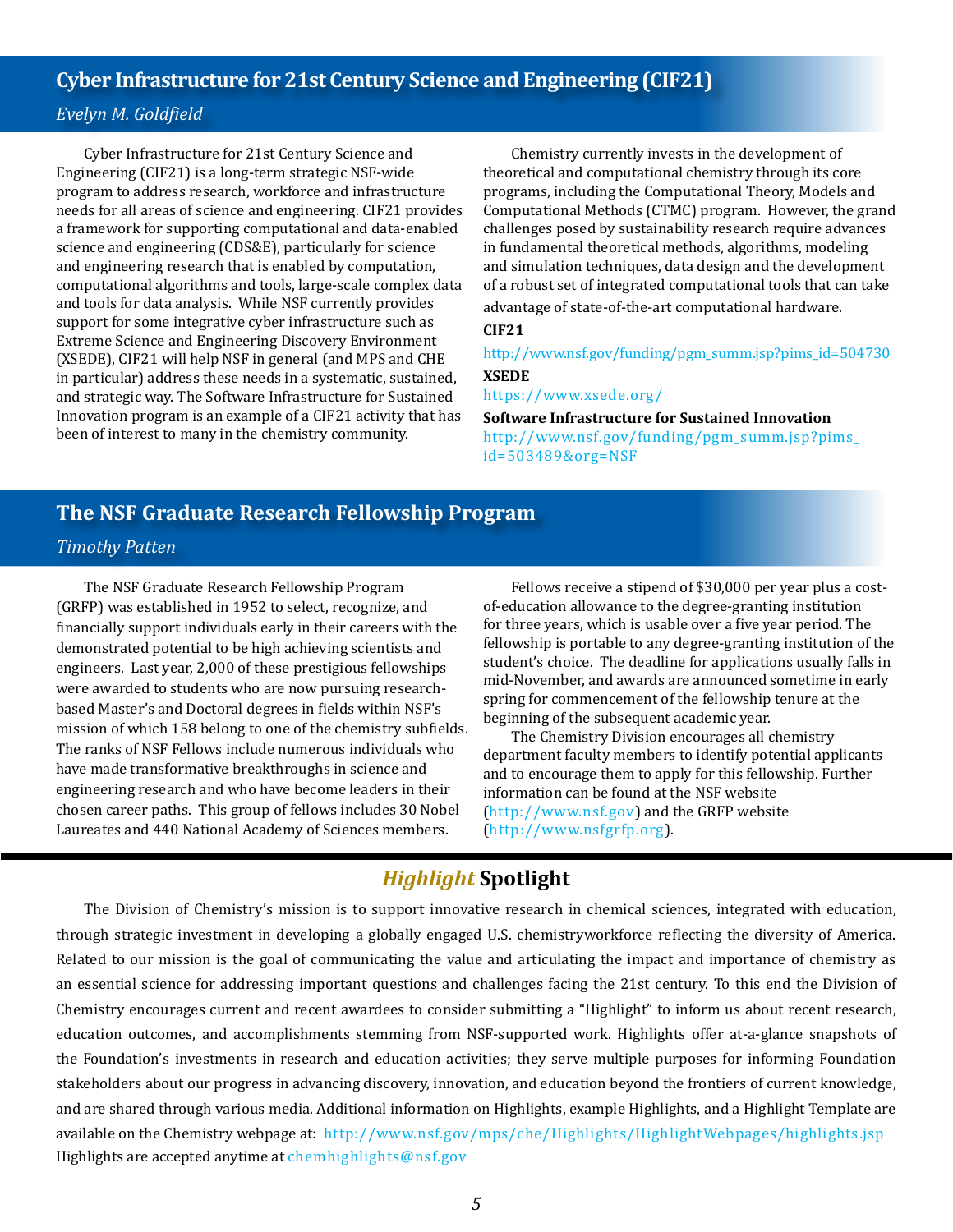### <span id="page-5-0"></span>**MPS AGEP Graduate Research Supplements (GRS)**

*Renee Wilkerson*

The NSF Directorate for Mathematical and Physical Sciences (MPS) has initiated a partnership with the Division of Human Resource Development (HRD) in the Directorate of Education and Human Resources (EHR). PIs with current MPS research awards whose academic units are participating in the EHR-sponsored "Alliances for Graduate Education and the Professoriate" (AGEP) program may apply to MPS for a supplement to defray the costs for: stipend, tuition, benefits and indirect costs for an additional graduate research student working on the MPS-funded research. This funding opportunity is abbreviated to: AGEP - Graduate Research Supplements (AGEP-GRS).

In support of NSF's commitment to broadening participation among individuals, institutions, and geographic areas, these supplements are designed to promote increased

participation in all fields of MPS research, with an emphasis placed on increasing the involvement in these fields by members of underrepresented groups -- a key goal of the AGEP Program.

A Dear Colleague Letter further describing this opportunity may be found at:

[http://www.nsf.gov/pubs/2012/nsf12021/](http://www.nsf.gov/pubs/2012/nsf12021/nsf12021.jsp?org=NSF) [nsf12021.jsp?org=NSF](http://www.nsf.gov/pubs/2012/nsf12021/nsf12021.jsp?org=NSF)

Details of the AGEP Program may be found here: [http://www.nsf.gov/funding/pgm\\_summ.jsp?pims\\_](http://www.nsf.gov/funding/pgm_summ.jsp?pims_id=503563) [id=503563](http://www.nsf.gov/funding/pgm_summ.jsp?pims_id=503563)

### <span id="page-5-1"></span>**Staff Changes in the Division of Chemistry** *Debbie Jones*

The Division would like to thank Dr. Steven Bernasek (Princeton University), Dr. Michael Clarke (Boston College), and Dr. Philip Shevlin (Auburn University) for their contribution in the last year. The Division of Chemistry wishes them continued success as they return to their respective universities.

The Division welcomes the following new staff members: Dr. John Gilje, Dr. James Lisy, Ms. Michelle Jenkins, Mr. William Martin, and Mrs. Margaret-Anne Wampamba. Dr. James Lisy is a Professor of Chemistry at the University of Illinois at Urbana-Champaign. Dr. Lisy will be joining the Chemical Structure, Dynamics and Mechanisms (CSDM) and Chemical Theory, Models and Computational Methods (CMTC) Programs. Dr. John Gilje is a Professor of Inorganic

and Organometallic Chemistry at James Madison University. Dr. Gilje will be in the Chemical Catalysis (CAT) Program on a part-time basis. Ms. Michelle Jenkins, Program Specialist, is from the Directorate of Social, Behavioral & Economic Sciences (SBE). Mr. William Martin, Program Assistant, is a part of the Non-Paid Work Experience Program, which provides disabled veterans with opportunities for career development and job placement at federal government agencies. Mrs. Margaret-Anne Wampamba, Program Specialist, is on a detail from the MPS Office of the Assistant Director and will assist with the Sustainable Energy Pathways (SEP) Program. We would also like to congratulate Illinois Johnson on her promotion to a Program Specialist within the Division of Chemistry.





*Dr. Steven Bernasek Dr. Michael Clarke Dr. Philip Shevlin*

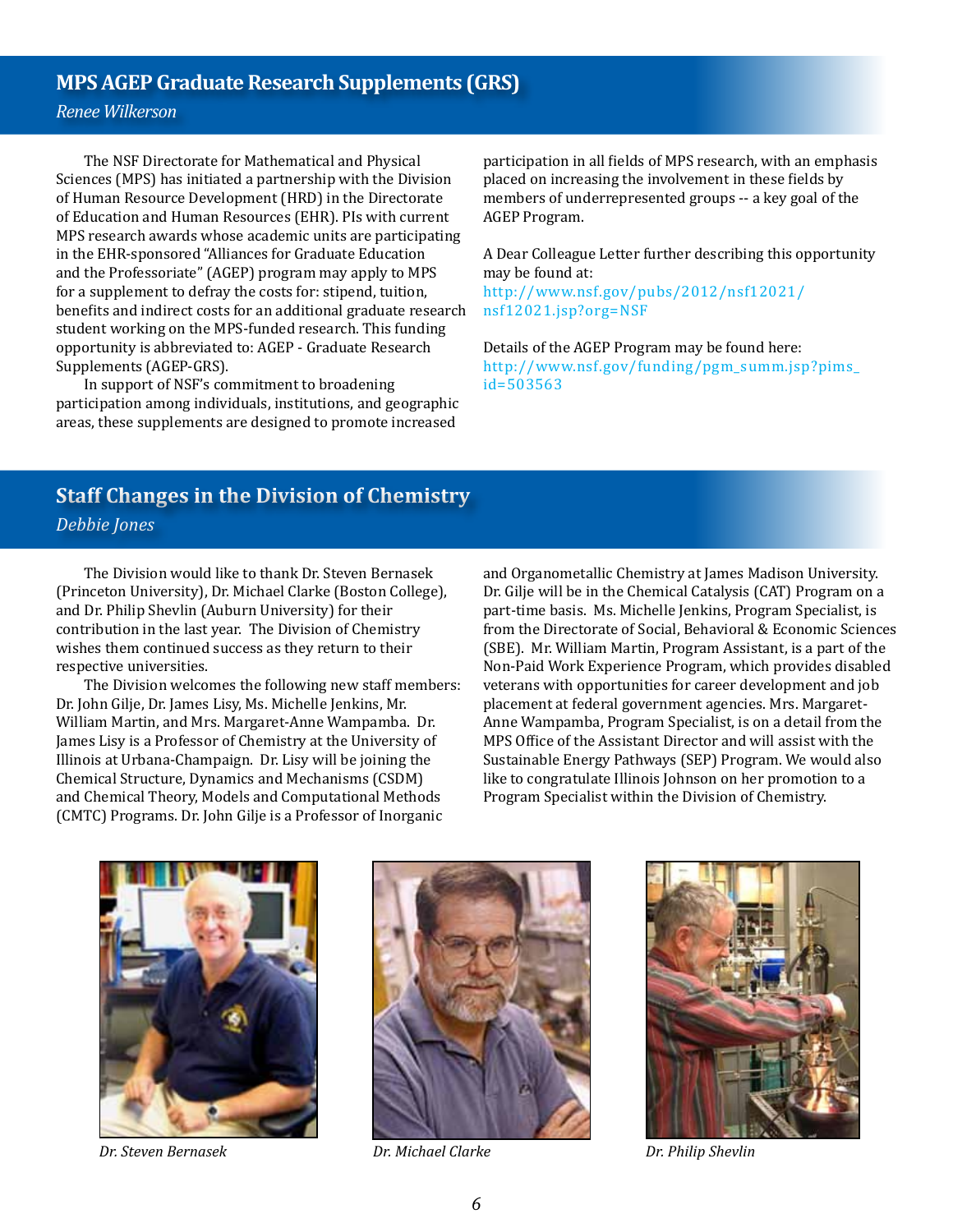### **Chemistry Events Recent & Upcoming Workshops** *Renee Wilkerson*

### **SusChEM Workshop**

### *January 17 - 19, 2012 Arlington, VA*

The goals of the Sustainable Chemistry, Chemical Engineering, and Materials (SusChEM) workshop were to explore multidisciplinary synergies in research and education, and to encourage a consilient view of sustainability from the atomic/molecular scale to the systems level, including non-technical considerations. Expected outcomes include strategies to reduce or eliminate the use of rare elements and other scarce materials, reduce the use of freshwater and energy in processing and manufacturing, design benign replacements, and increase the feasibility of recovery/recycling of chemicals. For additional information on the SusChEM workshop, please visit [http://engineering.ucsb.edu/suschem](http://www.nsf.gov/cgi-bin/good-bye?http://engineering.ucsb.edu/suschem)/

### **Chemistry Graduate Education Workshop**

*January 23 – 24, 2012 Washington, D.C.* 

A workshop was held at the National Academy of Sciences to examine the status and goals of graduate education in chemistry in the context of current societal challenges and employment opportunities for Ph.D. chemists. The effort was funded in part by an award (NSF Award CHE-1147410) from the Special Projects Program of the Chemistry Division to the Board on Chemical Sciences and Technology of the National Research Council.

The Workshop was led by Prof. Joseph Francisco, past President of the American Chemical Society, and currently the William E. Moore Distinguished Professor at Purdue University, and introduced by comments from Dr. Matthew Platz, Director of the Division of Chemistry. The workshop brought together stakeholders from academe, industry, and government to discuss the extent to which the goals and expectations of current Ph.D. programs in chemistry are well-aligned with societal needs in commerce, sustainability, and other critical areas. The conversation also addressed alternative models of chemical education, in which graduate students would complement courses and research in their chosen fields with acquisition of skills that would better prepare them for employment in education, industry, and government.

The Board on Chemical Sciences and Technology will write and disseminate a report of the discussions at the workshop. Visit the following website for additional information visit [http://dels.nas.edu/global/bcst/Chemistry\\_Grad\\_Ed\\_](http://www.nsf.gov/cgi-bin/good-bye?http://dels.nas.edu/global/bcst/Chemistry_Grad_Ed_Workshop) [Workshop](http://www.nsf.gov/cgi-bin/good-bye?http://dels.nas.edu/global/bcst/Chemistry_Grad_Ed_Workshop)/

### <span id="page-6-0"></span>**Empirical Approaches to Alternative Chemistries of Life**

*April 1 – 4, 2012 Washington, D.C.*

NSF and NASA jointly funded a workshop on *"Empirical Approaches to Alternative Chemistries of Life"* Organized by David Lynn (Emory University), Cindy Burrows (University of Utah), and Ginger Armbrust

(University of Washington)

### **Physical Chemistry Symposium Workshop for Undergraduate Chemistry Majors**

*Philadelphia, PA* 

Fall 2012 American Chemical Society National Meeting Contact Carol Parish for additional information at [PHYSworkshop@richmond.edu](mailto:PHYSworkshop@richmond.edu)

### **Separation Science on a Sustainable Future** *ACS Symposium in the Fall*

The recent NSF-sponsored workshop on SusChEM identified new research in separation science as a key priority. Thus, the NSF Divisions of Chemistry (CHE) and Chemical, Bioengineering, Environmental, and Transport Systems (CBET) are co-sponsoring an ACS symposium aimed at communicating the immediate needs for resource separation and recovery to the separation community. The symposium is titled "Separation Science for a Sustainable Future" and will be held during the fall ACS meeting in Philadelphia this August (Program #: ANYL 018). Dr. Catherine Hunt from The Dow Chemical Company ([CatherineHunt@dow.com\)](mailto:CatherineHunt@dow.com) and Dr. Mamadou Diallo from Caltech [\(diallo@wag.caltech.edu](mailto:diallo@wag.caltech.edu)) will be co-chairing the symposium. The Symposium will feature a series of talks on purification and recovery of rare earth elements and their possible replacement with earth-abundant alternatives. This will be followed by an open-floor discussion. More information will be available soon at [http://abstracts.acs.org/chem/244nm/](http://www.nsf.gov/cgi-bin/good-bye?http://abstracts.acs.org/chem/244nm/meetingview.php?page=session&par_id=389)

[meetingview.php?page=session&par\\_id=389](http://www.nsf.gov/cgi-bin/good-bye?http://abstracts.acs.org/chem/244nm/meetingview.php?page=session&par_id=389)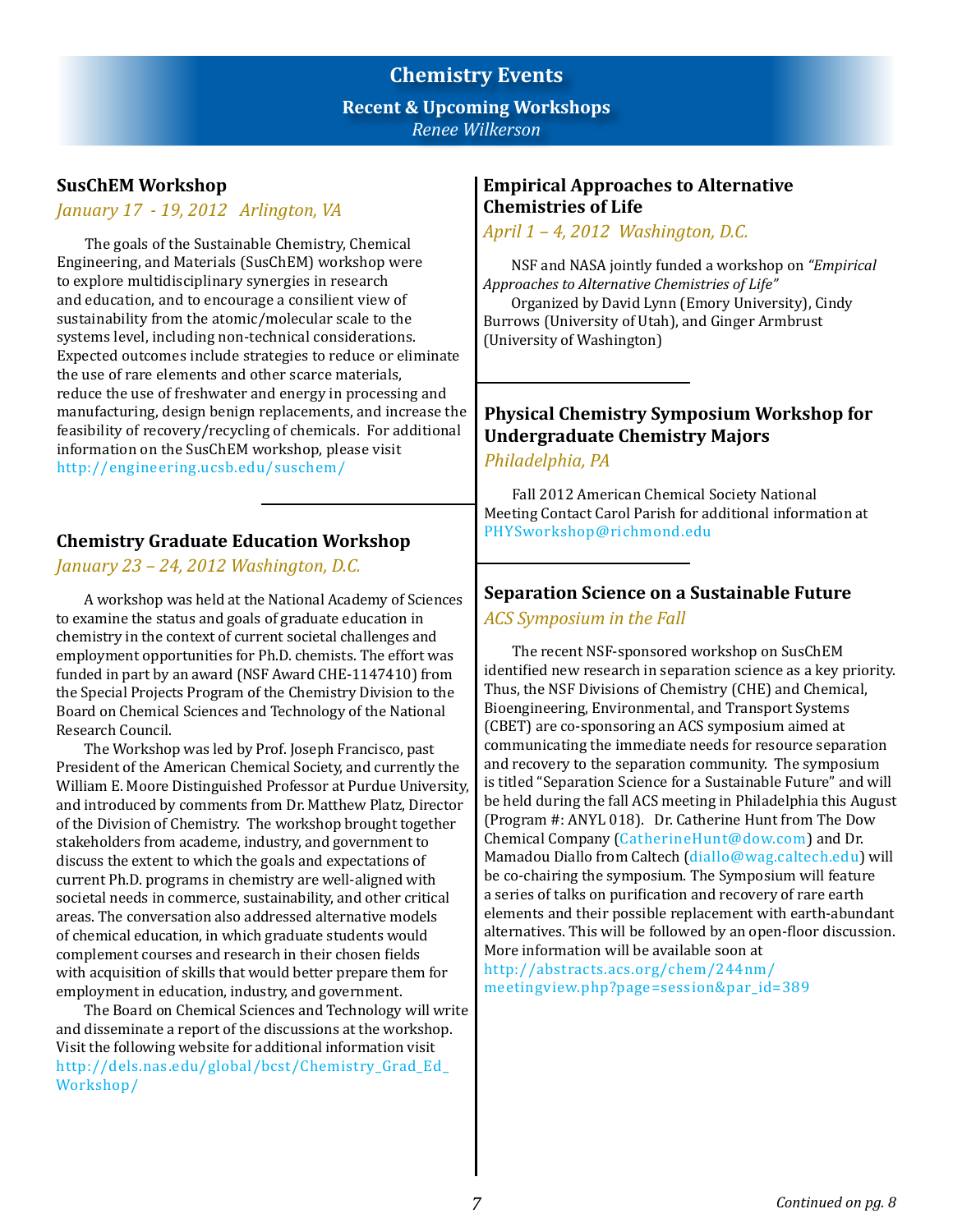### **Recent Meetings**

### **AirUCI Annual Meeting**

#### *January 23 – 24, 2012 Laguna Beach, CA*

Led by PI Barbara Finlayson-Pitts, the Center for Atmospheric Integrated Research at University of California at Irvine (AirUCI) focuses on increasing the molecular understanding of atmospheric processes using a rigorous and innovative interaction of theory and experiment. AirUCI is funded by MPS/CHE with cofunding from AGS/ATC (NSF Award CHE-0909227). The Center held its annual meeting at Laguna Beach, CA on January 23-24, 2012. The meeting featured presentations by invited speakers, all of whom are leading women scientists, as well as AirUCI faculty, postdoctoral researchers, and undergraduate and graduate students. The students also presented posters during break times. The meeting highlighted the collaboration of AirUCI faculty with researchers at Pacific Northwest National laboratory (PNNL), and with researchers in the Czech Republic, Germany, and Israel. During the last few years, the Center has made significant advances in the area of aerosol chemistry, and members' findings have led to significant improvement in the predictive power of climate and air pollution models. Visit the AirUCI website for additional information at [http://airuci.uci.edu/](http://www.nsf.gov/cgi-bin/good-bye?http://airuci.uci.edu)

#### **CCI Solar Annual Meeting**

*January 27 - 29, 2012 Huntington Beach, CA*

NSF staff attended the annual retreat for the Powering the Planet Center for Chemical Innovation (CCI Solar), a Phase II NSF-Chemistry supported Center for Chemical Innovation. This team of researchers is investigating water splitting using solar energy. The retreat reported recent advances in homogeneous and heterogeneous catalysis, semiconductor light collectors and nanostructured materials chemistry. There was also a session on CCI Solar's successful outreach efforts, including the SHArK Project and Juice from Juice. Visit the CCI Solar website for additional information at [http://ccisolar.caltech.edu/index.php](http://www.nsf.gov/cgi-bin/good-bye?http://ccisolar.caltech.edu/index.php)